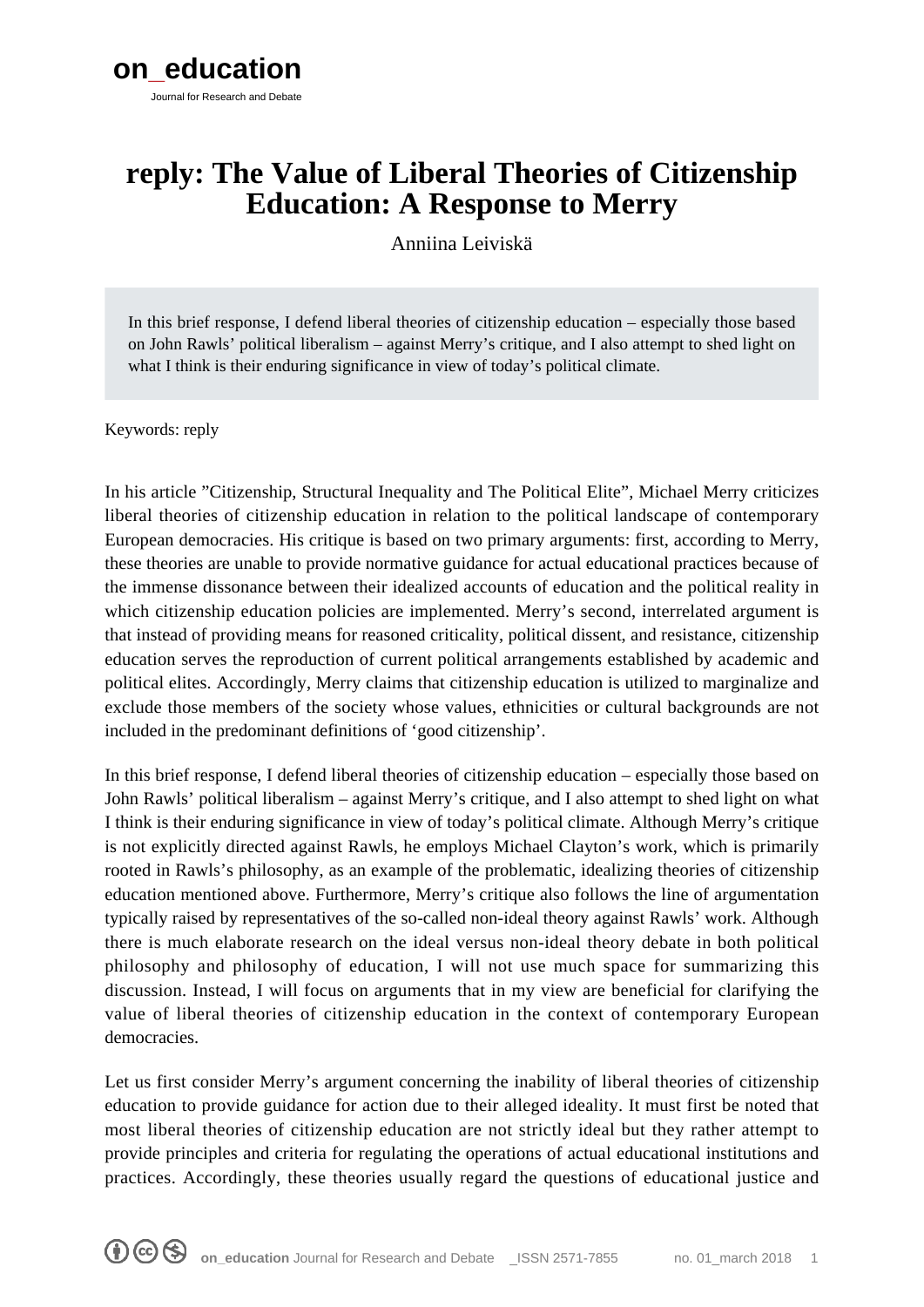citizenship education as inherently practical ones, which means that these questions only arise in the presence of certain 'social facts' – moderate scarcity, economic and social inequality, differences in talent and ability between individuals, and so on – and thus these theories include a variety of factual considerations about human agents, liberal democratic societies, and educational institutions. On the other hand, as Merry correctly indicates, liberal theories of citizenship education also typically involve idealizing assumptions that abstract from social and political reality: they frequently begin with ideal educational aims such as the civic virtue of *reasonableness* or *autonomy* and then work from these aims toward more concrete educational practices. Moreover, these theories typically assume what Rawls (1999, p. 125) refers to as "strict compliance", which in this context means that educational institutions and agents are expected to function in accordance with certain liberal democratic principles, and thus to create a space for educational practices and settings that are appropriate for pursuing the aforementioned educational aims.

Merry is correct in arguing that by making idealizing assumptions liberal theories of citizenship education reduce the possibilities of their direct applicability to actual educational institutions and practices. Consequently, these theories – at least to a certain extent – jeopardize their effectiveness. Hence, the important question is why theories of citizenship education should start from idealizations in the first place? Elizabeth Edenberg (2018) partially responds to this question in her contribution to the first issue of *On Education*: criticizing current practices as unjust, oppressive or exclusive relies either explicitly or implicitly on some normative ideal, and thus a clear articulation of this ideal is important for justifying the critique of actual educational institutions and practices. Furthermore, even if we did not need an exact view of an ideally just educational system, as Harry Brighouse (2015) indicates, we still need a measure to compare the quality of different states of affairs, just as we need a notion of height to compare the relative height of mountains. Accordingly, we cannot really recognize educational injustices or suggest reforms to correct them unless we have some kind of a standard of justice for assessing prevailing institutions and practices. Theories in political philosophy (such as Rawls' *justice as fairness* and his *political liberalism*) represent attempts to justify these standards and, in my view, philosophers of education need these theories for constructing and legitimizing their views on educational justice and political education.

In fact, Merry's critique is not primarily directed to the attempt to construct educational ideals per se. Instead, its main target is the assumed *compliance* of actual educational institutions and agents to these ideals. As indicated above, Merry argues that citizenship education, as it is carried out in contemporary European societies, does not operate in accordance with liberal democratic values and principles but it rather serves to reproduce the current political arrangements by cultivating dispositions required for obeying existing laws and social norms. But should partial (or non- )compliance of actual educational institutions and practices to liberal democratic principles result in surrendering the assumption of full compliance altogether? Merry himself admits that empirical states of affairs do not exclude possibilities of normative argument. It also seems to me that in the attempt to find the fair way of arranging educational institutions and practices, our theorizing should *not* in the first instance be affected by thoughts of agents and institutions not being able to act according to what justice demands. As Laura Valentini (2009) and Jacob Levy (2016) point out, if motivational and behavioral deficiencies of agents were taken into account from the start in the elaboration of a normative theory, the whole endeavor would be plagued with indeterminacy, and such theory might also result in lacking the necessary critical distance to assess the prevailing political and institutional arrangements. Justice demands analysis in terms of full compliance, even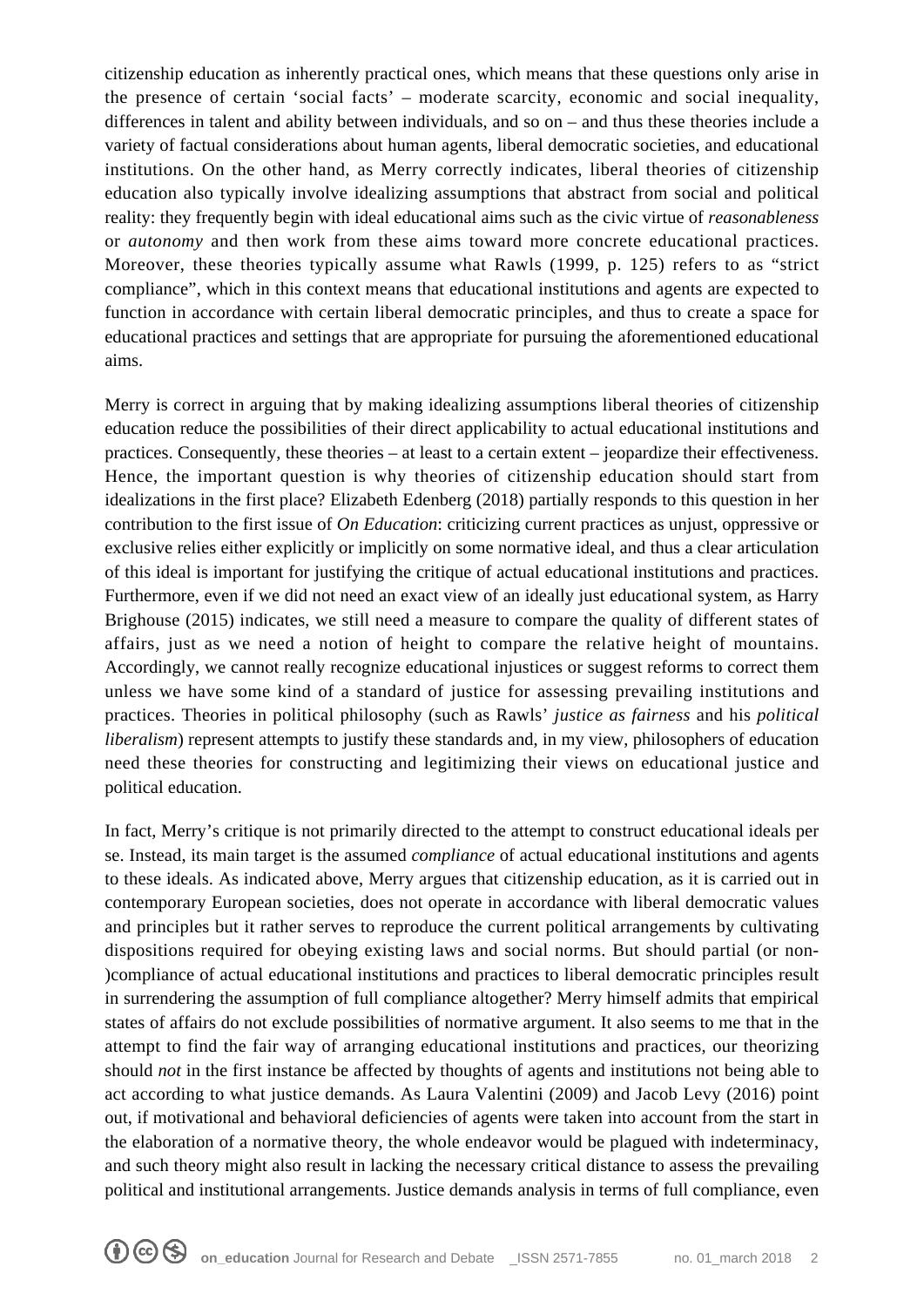if partial or non-compliance of actors and institutions is taken into consideration later (Levy, 2016).

While the arguments above might already count as sufficient reasons for sustaining idealization as a part of educational theorizing, in the context of contemporary theories of citizenship education, *pluralism* and the issue of legitimacy of political use of power that arises with it provides one more highly important reason. As Rawls (2005) explains in *Political Liberalism*, in political philosophy idealization or abstraction is not conducted just for the sake of it but we rather turn to idealization and philosophical justification when our shared political understandings are broken down and we face severe conflicts in values. Political philosophy thus attempts to look beyond differences and outline principles that we *all* can share and, indeed, *should* share simply because sufficient compliance to these principles is a precondition for the ability to sustain a stable and just constitutional democracy over time. Ironically, it is thus precisely through idealization that political liberalism and the associated theories of citizenship education aim to prevent the organization of democratic institutions and practices in a manner that only serves the interests of one particular social class or political group. In other words, through idealization, political liberalism strives for impartiality and seeks to ensure that the interests and rights of all citizens are served equally. In this sense, it is somewhat paradoxical that the critics of liberal theories of citizenship education, Merry included, associate idealization with unjust social and political exclusion. Evidently, sustaining a just and stable constitutional democracy over time requires that there are certain limits to democratic participation which cannot be surpassed without jeopardizing such fundamental democratic values as equality, liberty, and inclusion. For instance, fundamentalisms of different kinds cannot be unproblematically included in the democratic regime because their inclusion would potentially result in the gradual erosion of the aforementioned democratic core values. "There can be no inclusion without exclusion", as Habermas (2006, p. 197) points out.

This takes us to Merry's second argument, which bears a certain resemblance to that represented by Charles Mills (2005) in his famous article "Ideal Theory as Ideology". The most important message of Mill's article could perhaps be summarized as follows: the depiction of ideal theory as an idealized abstraction from real states of affairs – real democratic processes, real institutional settings, and so forth – makes it difficult to identify those processes and states of affairs as sources of injustice. For instance, when political theory such as Rawls' political liberalism draws principles of justice from the existing political culture and presents them in an idealized form as 'rational' or 'moral', it serves to legitimize – or so the argument goes – the existing institutions and thus it conceals their participation in creating and sustaining injustice. The problem for Mills, and also for many representatives of the so-called radical theory of democracy such as Chantal Mouffe and Jacques Rancière, is that ideal theory masks as 'rational' values and principles that actually result from effective use of political power.

Let us consider this argument from the point of view of the principle of *reasonableness*, which in Rawls' political liberalism sets the limits for democratic participation, and which is also one of the primary aims of citizenship education in the Rawlsian framework. For Rawls the primary feature of reasonableness is *reciprocity*, which refers to citizens' willingness to propose standards and rules of fair co-operation which they believe all other reasonable citizens as free and equal could accept and abide by. Consequently, reasonable citizens and doctrines will also accept the constitutional democratic regime and its companion idea of legitimate law (Rawls, 2005). Moreover, reasonableness requires *tolerance* in the form of "burdens of judgment" (Rawls, 2005, p. 54) which means, simply put, that reasonable citizens acknowledge that complex questions of the good life can be resolved in many, equally plausible ways from the perspective of different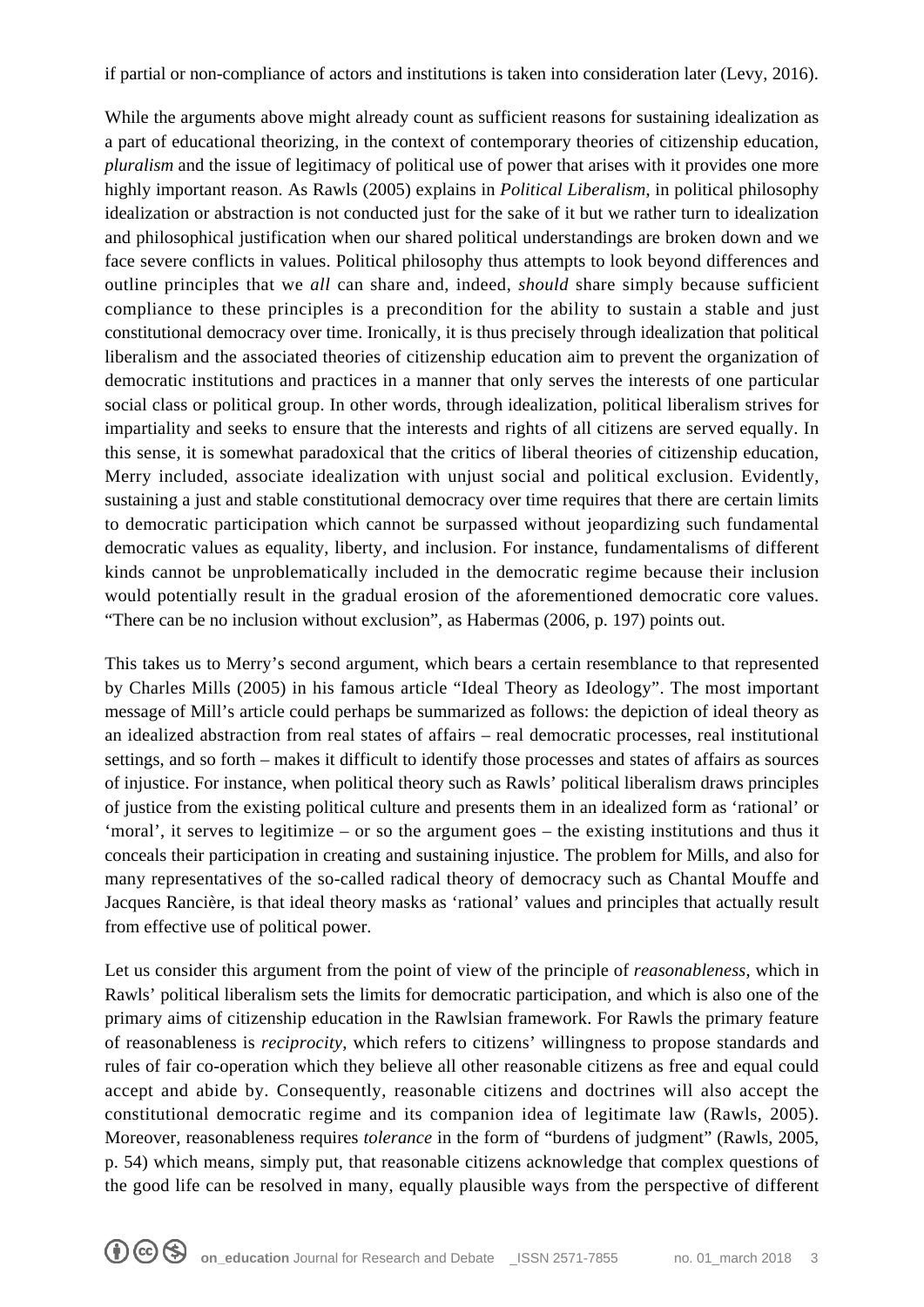comprehensive doctrines. Accordingly, citizens recognize the right of other citizens to organize their life according to whichever reasonable doctrine they choose. Rawls believes that reasonableness (and the attendant political idea of constitutional neutrality) is a necessary criterion for legitimate use of political power in liberal democracies consisting of a plurality of different but irreconcilable comprehensive doctrines, because without such criterion political power might be used in ways that jeopardizes the basic rights and liberties of some citizens. The purpose of the principle of reasonableness is thus to protect the rights and liberties of *all* citizens and to prevent oppressive use of political power in societies where the fact of pluralism prevails.

If we consider reasonableness from the perspective of Merry's and Mills' arguments, the claim would be that this principle cannot be viewed as a rational criterion for democratic participation. Rather, in reality, it is something established and upheld by academic and political elites and thus it serves to secure the realization of their interests. Accordingly, the principle is utilized to oppress or exclude those members of the society who are not included in this particular definition of rationality and the ideal of citizenship associated with it. Evidently, all normative principles can be twisted and turned in political practices in such ways that they end up serving ideological aims – the history of humanity is full of examples of this. However, in the case of reasonableness, to utilize it in an oppressive or exclusive manner would evidently negate the whole content and purpose of the principle as its very function is to ensure that political power is *not* used in such ways. The Rawlsian principle only excludes those having "the zeal to embody the whole truth in politics" (Rawls, 2005, p. 442) as such "zeal" is incompatible with the fact of pluralism as well as the right of other citizens to live as they choose (within the limits of reasonableness). Thus, as Victoria Costa (2011) points out, Rawlsian reasonableness is evidently harmful to anti-democratic, intolerant and dogmatic doctrines but this should not be seen as something to be criticized but rather something in favour of the proposal. In fact, Rawlsian reasonableness is the very principle that can be utilized to criticize and condemn such exclusive, discriminatory, and racist political views and practices that Merry himself opposes in his essay. Most importantly, to give up the principle of reasonableness in democratic politics would mean making way to dogmatic, intolerant, and fundamentalist views the rise of which we are already witnessing in many European countries.

It can of course also be argued that the principle of reasonableness is so unrealistic that all attempts to apply it in actual democratic or educational practices are destined to fail, and thus the principle is simply futile. However, such argument disregards important aspects of the social and political reality in which we live because this reality, in my view, is not as deeply unreasonable as Merry's essay implies. I agree with Rupert Wegerif (2018) that some contemporary theories of citizenship education express a certain obliviousness for the work that has been done by democratic educators, politicians, policy makers and political activists to achieve where we are now. Ultimately, it is a grand achievement and a result of a long political struggle that many European societies today can be regarded as relatively stable liberal democracies where basic human rights and liberties are protected by constitution and law. And, at the same time, it is important to acknowledge that constitutional democracies of the kind we have now are historical peculiarities. As Wegerif (2018) illuminatingly cites John Gray, the assumption that everyone secretly wants freedom and equality is not well supported by the facts of human history, and thus such democratic values as equality, liberty, tolerance, and reciprocity – granted that there is still much work to be done in order to realize these values even in the most stable and relatively just democratic societies – are values to be fostered, cherished, and protected. Indeed, as Wegerif (2018) further indicates, to perceive every established political order as a 'police state' and every challenge to this order as a plea for democracy and equality is just as one-sided and destructive as seeing the prevailing political order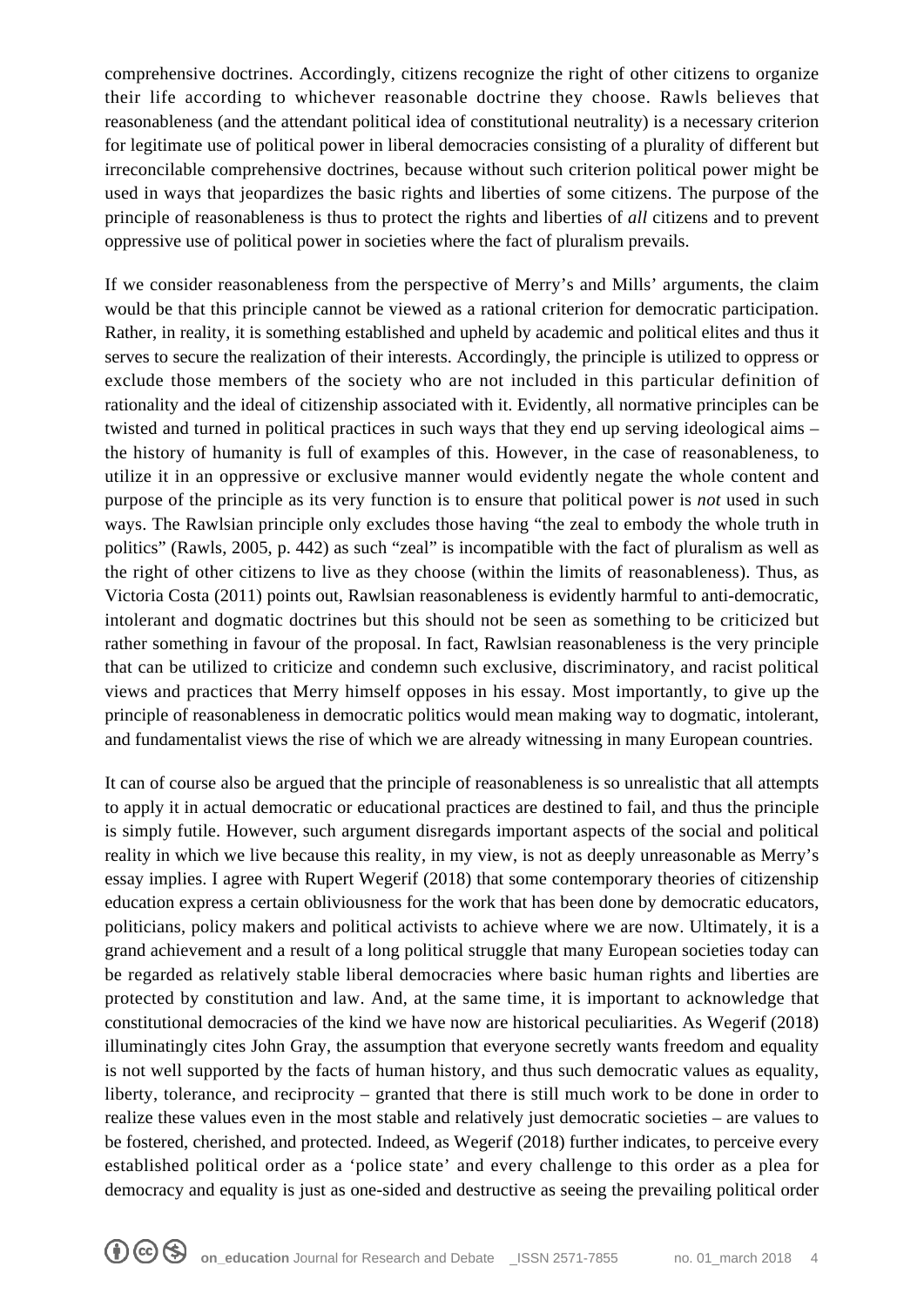as fully just. Moreover, it is important to remember that it is precisely the view of the established political order as 'corrupted' and 'elitist' that right-wing populist parties have utilized to gain electoral support in many European countries, and it is this view that they have also used to justify their attempts to bring into democratic politics such discriminatory and racist views and demands that fail to meet the criterion of reasonableness and the virtues of reciprocity and tolerance inherent in it.

Evidently, I am not denying that the prevailing political order and democratic institutions in contemporary liberal democracies in many ways also sustain and help to reproduce practices that create inequality and injustice. But despite of their obvious limitations and faults, these institutions are also designed and utilized to protect basic human rights and liberties in ways that prevent the most severe forms of injustice from taking place. Hence, the fact that Merry largely ignores in his essay is that these rights and liberties exist – even if they only exist partially and imperfectly – in liberal democracies primarily *because of* constitution, legislation and democratic institutions, and not in spite of them. Hence, what I see as the enduring task of political philosophy and philosophy of education is the immanent assessment, critique, and development of democratic institutions and practices, which aims at helping them to meet what justice demands.

Moreover, it must also be pointed out that citizenship education that is based on liberal democratic theories such as Rawls' political liberalism by no means only encourages obedience to existing laws and political arrangements. On the contrary, citizenship education that takes the message of Rawls' theories seriously should cultivate students' awareness of the importance of distinguishing between what is right and what is currently recognized by law. Accordingly, it should introduce to students relevant historical examples of how different laws have been protested against, how some laws have been demonstrated as illegitimate and repealed and how new laws promoting equality and justice among citizens have been introduced and established. Rawlsian citizenship education should also involve discussions on the legitimacy of civil disobedience and conscientious objection – that is, it should address issues and questions (which Rawls also discusses in great detail in his *Theory of Justice*) such as 'in what circumstances can civil disobedience be regarded as legitimate', 'is violent civil disobedience ever justifiable', and 'when conscientious objection might be acceptable'.

Moreover, Rawlsian citizenship education should also incorporate relevant knowledge of nongovernmental organizations and citizens' initiatives as important channels of political participation and influencing. As Rawls sees liberal democracies as self-correcting political arrangements that renew themselves and regain their legitimacy through public reasoning, citizenship education taking after Rawls should not rest content with teaching students to conform to the existing political order. Instead, it should provide students with the ability to participate in such public deliberation in which the legitimacy of laws and prevailing political institutions is continuously reassessed.

Hence, the primary value of liberal theories of citizenship education in the light of the political reality of contemporary European democracies is, first, that they outline and justify normative educational ideals, such as Rawlsian reasonableness and fair equality of opportunity, without which we could not recognize or justifiably criticize the injustices that Merry describes in his contribution. After all, if European democracies are utilizing citizenship education to marginalize and stigmatize students with immigrant backgrounds, these societies are miserably failing what is demanded of them by the aforementioned principles. Secondly, to me it seems important that in these theories no strict opposition exists between the prevailing political institutions and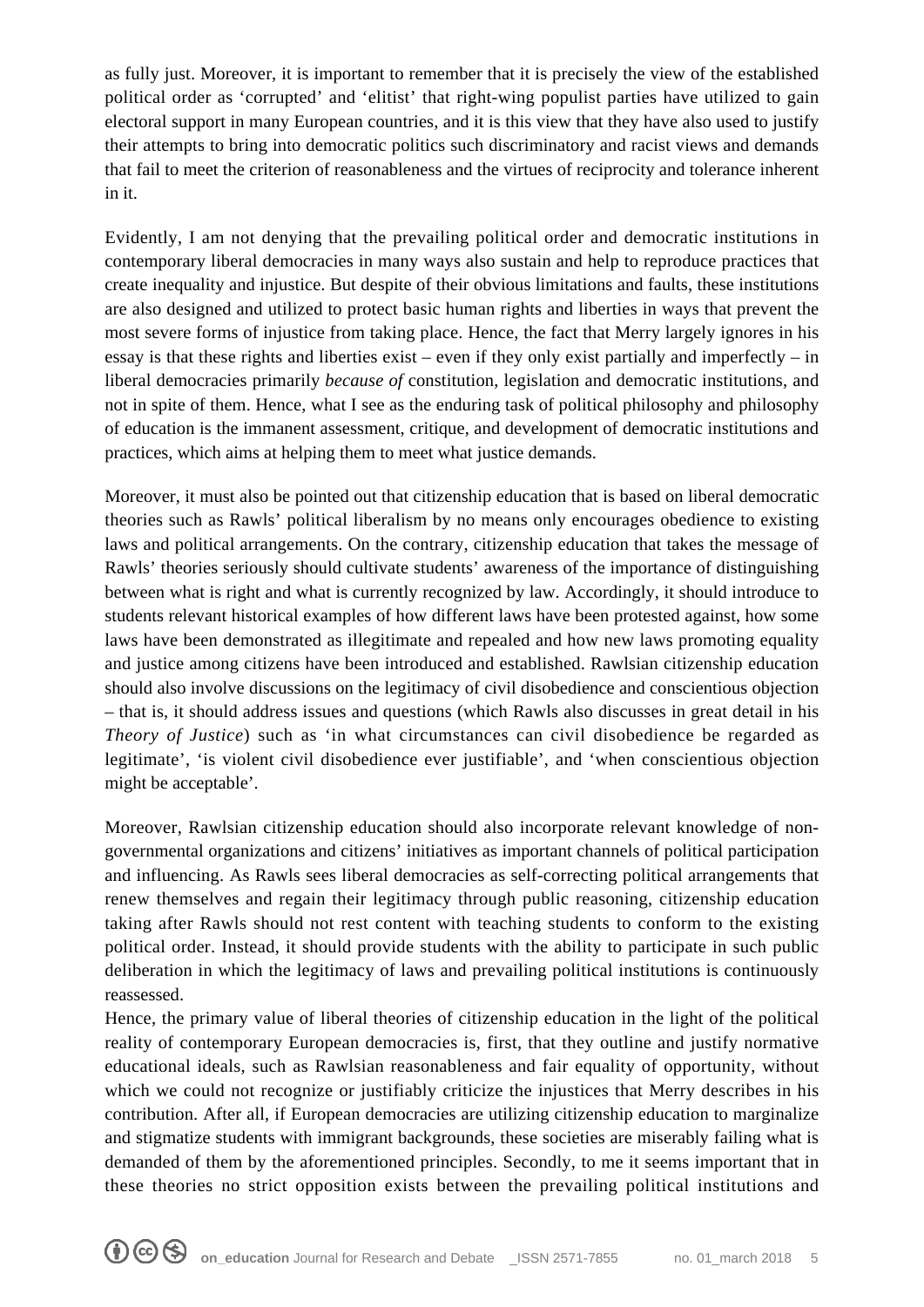arrangements and the political struggles for democracy, equality and justice. Accordingly, questions of equality and justice are seen as issues that can be addressed and perhaps even resolved within state-run educational systems, institutions, and practices. It would be a mistake to regard political or citizenship education as something that can only be fruitfully carried out outside the formal educational system; this would mean pushing the struggle for equality and justice to the margins of the society.

To refer to Wegerif's (2018) insightful contribution once more, significant social and political change takes time, and therefore drawing the conclusion that fostering civic virtues is futile from the fact that these virtues are not immediately realized in the society means denying the possibility that citizenship education might have a more indirect impact the results of which will only materialize later.

I agree with Merry, however, that many liberal theories of citizenship education deserve to be criticized for being insufficient as far as the dimension of non-ideal theorizing is concerned. Namely, many of these theories tend to focus too much on the justification of educational principles and ideals while neglecting reflection on the concrete practices through which these principles and ideals are implemented in actual educational institutions. I thus side with Merry on the view that liberal theories of citizenship education should strive to take more extensively into account the different forms of structural injustice that prevent the proper implementation and realization of liberal democratic principles in educational institutions. It is evident that if the whole educational system is designed in a way that effectively prevents students with, for instance, immigrant and lower-class backgrounds from entering higher education or pursuing certain valued positions in the society, a broader educational reform might be required before citizenship education carried out within this system can have any real social or political impact.

I also share Merry's view that schools can only do so much – for instance, many recent studies indicate that such phenomena as the rise of anti-democratic attitudes, the increasing electoral support for right-wing populist parties, and general distrust in the workings of democracy are associated with citizens' experiences of economic and social insecurity brought forth by significant changes in the arrangements between the economy and society in European democracies after the so-called 'Eurocrisis' (see Salmela & von Scheve, 2017). Moreover, these political tendencies have been further fueled by the recent mass-migration and its social and political repercussions.

Considering these findings, it would be naïve to think that fostering rational deliberation, reasoned dissent, tolerance, and mutual respect in schools alone would be enough to respond to the current 'crisis of democracy'. The international phenomena related to global economy, military conflicts, and so forth are difficult to predict, not to mention influence or control on a national level, and it thus seems evident that rehabilitating the European democratic culture requires more than local educational reforms.

However, I cannot endorse Merry's pessimism to the full extent, especially when it comes to the possibilities of state-run educational institutions to foster democratic citizenship, reduce social injustice, and promote equality among citizens. While state-run educational institutions evidently cannot be the only agents to carry out significant social and political change, Finland is a good example of a country where a state-run comprehensive school system has historically been one of the key institutions in enabling upward social mobility and increasing social and economic equality among citizens. Evidently the undesirable social and political phenomena that Merry associates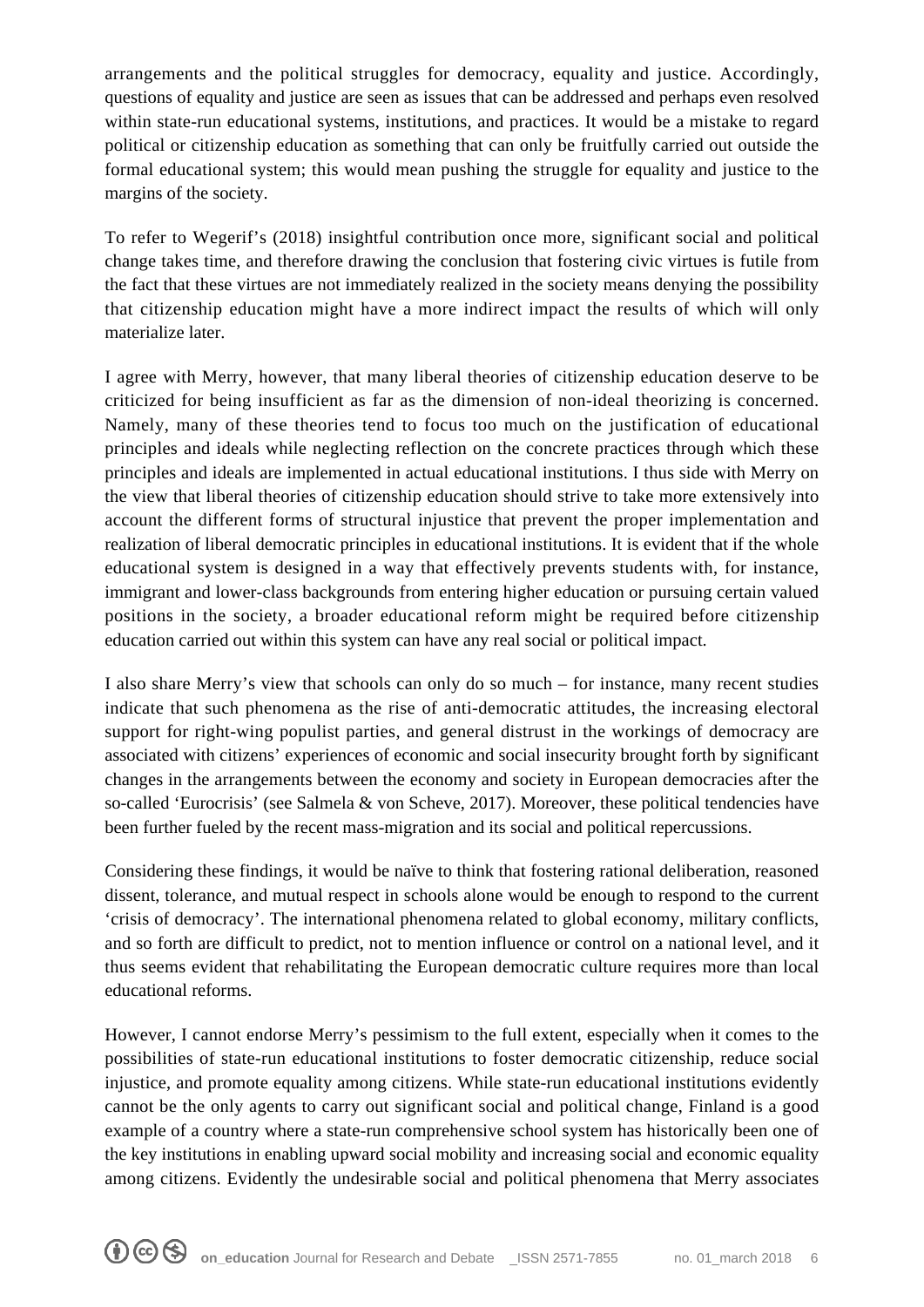with the state-run school system are now also starting to appear in Finland but to me the appropriate way to respond to these problems is not to hand over political or citizenship education to non-governmental organizations. At least from a Finnish perspective, Merry constructs a somewhat artificial juxtaposition between state-run educational institutions and informal or nongovernmental forms of political education. Also, in the context of liberal (and deliberative) theories of democracy, both governmental and non-governmental organizations belong to the same public political culture, and thus they both should take responsibility for educating future citizens.

## References

Brighouse, H. (2015). Nonideal theorizing in education. *Educational Theory, 65*(2), 215–231.

Costa, V. (2011). *Rawls, citizenship, and education.* Routledge.

Edenberg, E. (2018). Cultivating reasonableness in future citizens. *On Education. Journal for Research and Debate, 1*(1).

Habermas, J. (2006). Religious tolerance: The pacemaker for cultural rights, in L. Thomassen (Ed.) *The Derrida-Habermas reader* (pp. 195–207). Edinburgh University Press.

Levy, J. (2016). There is no such thing as ideal theory. *Social Philosophy & Policy, 33*(1–2), 312–333.

Mills, C. (2005). Ideal theory as ideology. *Hypatia, 20*(3), 165–183.

Rawls, J. (1999). *A theory of justice. Revised edition*. The Belknap Press of Harvard University Press.

Rawls, J. (2005). *Political liberalism. Expanded edition.* Columbia University Press.

Salmela, M. & von Scheve, C. (2017). Emotional roots of right-wing political populism. *Social Science Information, 56*(4), 567–595.

Valentini, L. (2009). On the apparent paradox of ideal theory. *The Journal of Political Philosophy, 17*(3), 332–355.

Wegerif, R. (2018). New technology and the apparent failure of democracy: An educational response. *On Education. Journal for Research and Debate, 1*(1).

### Recommended Citation

Leiviskä, A. (2018). The value of liberal theories of citizenship education: A response to Merry. *On Education. Journal for Research and Debate, 1*(1). [https://doi.org/10.17899/on\\_ed.2018.1.12](https://doi.org/10.17899/on_ed.2018.1.12)

### [Download PDF version](https://www.oneducation.net/wp-content/uploads/2018/08/10.17899_on_ed.2018.1.12.pdf)

Do you want to comment on this article? Please send your reply to [editors@oneducation.net.](mailto:editors@oneducation.net) Replies will be processed like invited contributions. This means they will be assessed according to standard criteria of quality, relevance, and civility. Please make sure to follow editorial policies